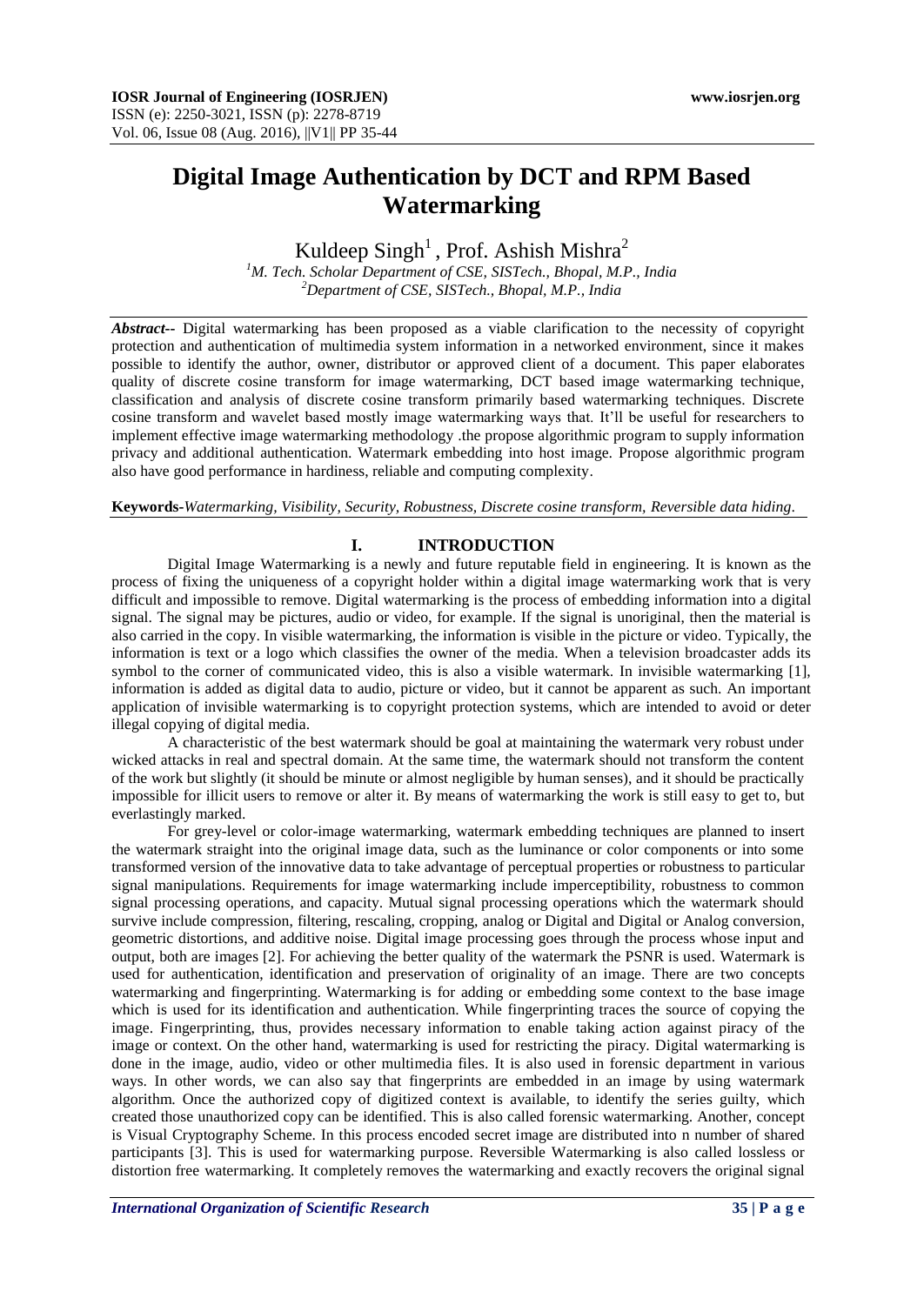image [4.In this paper, we have used the concept of visual cryptography, reversible watermarking in small picture like logo or file containing signature of a person. If we can find robust methods for watermarking then in digital media we can authenticate signatures, logo and many important documents.

## **1.1 Classification of Digital Image Watermarking**

Digital image watermarking has constituted into three classes consequently supported the various watermarks:



- **1. Visible Watermarks-** These are the logos concept enlargement. These sorts of watermarks are solely applicable for the pictures. A transparency criterion evolves once these logos are embedded into the still pictures. The watermarks happiness to the current class is exhausting to get rid of or alter once cropping attack falls.
- **2. Invisible Watermarks-** As the name clears its which means the watermark should be hidden from the surface world. The detection of those sorts of watermark will solely be done by the upper authority or agencies. The watermarks happiness to the current class is utilized by the author authentication or creator or possession and for locating the unauthorized person.
- **3. Fragile Watermarks-** These are known as by the name of the tamper proof watermarks. The watermarks happiness to the current class is shattered by the info management. The image while not watermark indicates that a trial has been created on the initial image and forgery has evolved within the absence of watermark.

# **1.2. On The premise of Document**

A digital watermarking is image, audio, video, text, software, databases and holographs digital documents for watermarking is widely divided into various categories like.

- **1. Digital Image Watermarking** An image available in the internet or in primary and secondary storage.
- **2. Digital Video Watermarking-** A video sequence consists of still images. The watermarking is carried out in each image of video and thus whole video is watermarked.
- **3. Digital Audio Watermarking-** Audio watermarking is based on embedding one or more key dependent watermark signals below the audibility threshold.
- **4. Software Watermarking-** Software watermarking is a technique used to protect software from piracy. Software watermarking embeds a unique identifier watermarking S into program P. If S uniquely establishes the author of P then S is considered a copyright notice.
- **5. Text Watermarking-** Text is available in digital media are also prone to be copied. Therefore, hidden text or key is inserted in between letters or words in text. When copied the hidden words are revealed and entire text will changed and become unreadable.
- **6. Database Watermarking-** Databases are also watermarked in order to protect its unauthorized usage.
- **7. Holographs-** Holographs are used for logos and copyright authentication. It is watermarked using 3D visualization.

## **1.3 On The premise of robustness**

Robust method is for identification where semi fragile and fragile is for authentication [5]. In other words, we can say that robust watermarking is also visible. It is used for identification. Semi fragile and fragile is for covert watermarking. Generally, covert watermarking is used for authentication and forensic watermarking. Using covert watermarking unauthorized copying can be traced out from some hidden program embedded in the base image. Watermarking is a valid and useful method for preserving authenticity and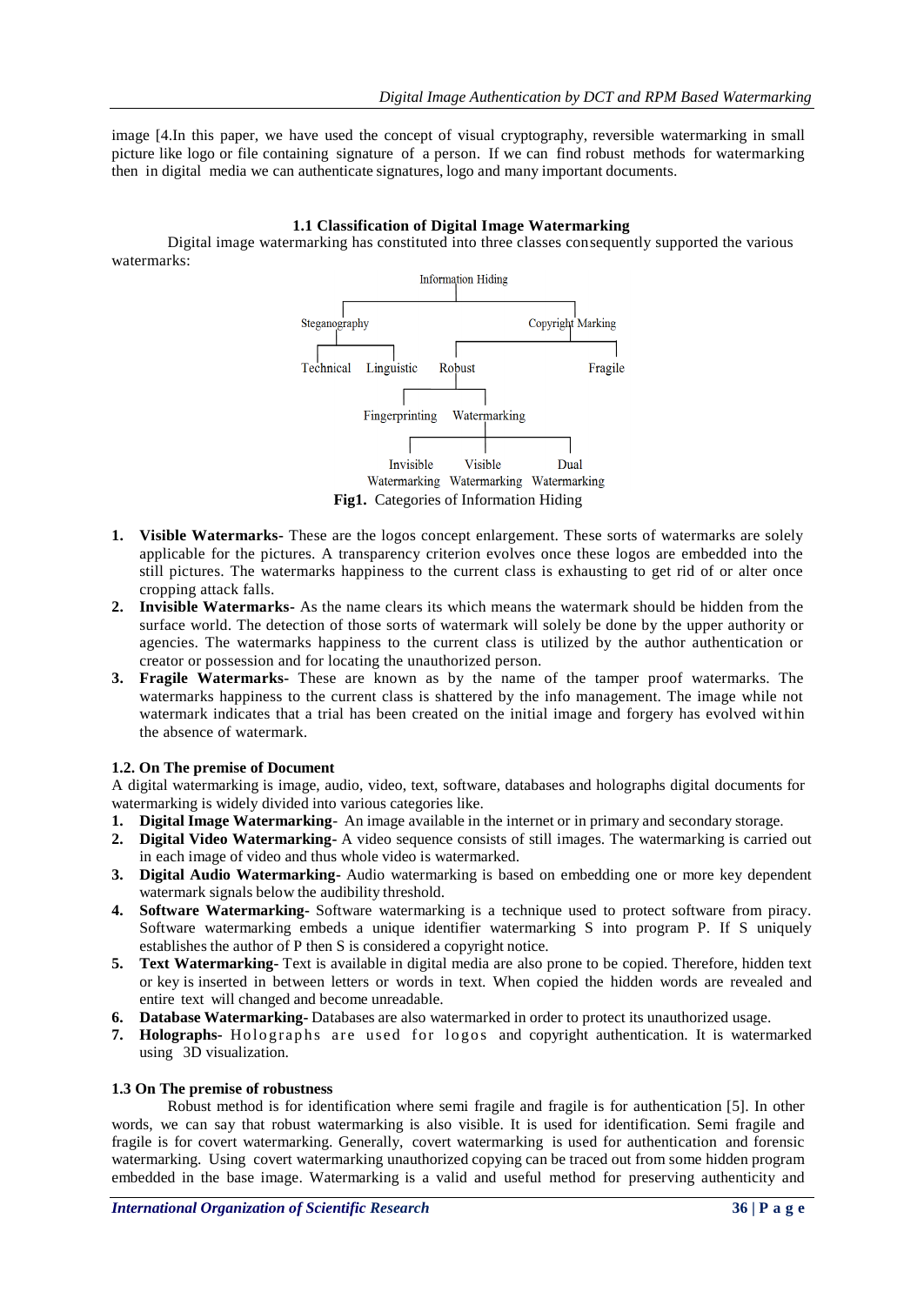authorizing the use of digital image. There are various method of watermarking. Each method has its own pros and cons. Performance of watermarking system is based on three criteria i.e. Invisibility, Robustness and Capacity [6]. Invisibility means watermark should embedded in such a way that it is not identified by unauthorized uses. Robustness is concerned about tracing or tampering of watermark by attacker. A good watermark should be against filtering process, noise addition, lossy compression, geometry transformation such as rotation, scaling and translation. Capacity means maximum amount of information the embedded watermark can carry and those information can be detected reliably for the purpose of copyright protection and authentication.

An image authentication system should satisfy following criteria

- **1. Sensitivity-** The system must be sensitive to malicious attacks, tampering, deletion or reduction of watermarking .Modification includes cropping or altering specific part of image.
- **2. Tolerance-** The system must tolerate some loss of information and generally non-malicious manipulation.
- **3. Reconstruction of altered region-** The system may need the ability to restore, even partially, altered or destroyed regions.
- **4. Localization of altered region-** The system should be able to locate precisely any malicious alteration made to the image and verify other areas as authentication. [7]

#### **1.4 On The premise of Applications**

There are diverse applications of image watermarking. These are listed as follows

- **1. Copyright Protection-** When a new image is created, copyright information can be inserted as a watermark. In case of dispute of ownership, this watermark can provide evidence.
- **2. Broadcast Monitoring-** This application is used to monitor unauthorized broadcast station. It can verify whether the content is really broadcasted or not.
- **3. Tamper Detection** Fragile watermarks are used for tamper detection. If the watermark is destroyed or degraded, it indicates presence of tampering and hence digital content cannot be trusted.
- **4. Authentications and Integrity Verification-** Content authentication is able to detect any change in digital content. This can be achieved through the use of fragile or semi-fragile watermark which has low robustness to modification in an image.
- **5. Fingerprinting-** Fingerprints are unique to the owner of digital content and used to identify when an illegal copy appeared where and which point of leakage.
- **6. Content Descriptions-** This watermark can contain some detailed information of the host image such as labeling and captioning. For this kind of application, capacity of watermark should be relatively large and there is no strict requirement of robustness.
- **7. Covert Communications** It includes exchange of messages secretly embedded within images. In this case, the main requirement is that hidden data should not be identified.
- **8. Digital Forensics-** It includes application in forensics science to assure that digital image is doctored or not.
- **9. Device Control-** In this scenario, the media player is controlled by the digital watermark. If the desired copyright information cannot be detected from the host contents, the player refuses to play and record the unauthorized contents. If all device manufacturers abide to these device control policies, the piracy can be discouraged. However, in real scenarios, it is difficult to implement these policies due to the difficulty of global cooperation [8].

## **1.5 On The premise of Techniques**

There are several transform domain watermarking schemes available in the literature

- **1. Discrete Cosine Transform-** The popular block-based DCT transform segments image non-overlapping blocks and applies DCT to each block. These results in giving three frequency sub-bands: low frequency sub-band, mid-frequency sub-band and high frequency sub- band. DCT-based watermarking is based on two facts. The first fact is that much of the signal energy lies at low- frequencies sub-band which contains the most important visual parts of the image. The second fact is that high frequency components of the image are usually removed through compression and noise attacks. The watermark is therefore embedded by modifying the coefficients of the middle frequency sub-band so that the visibility of the image will not be affected and the watermark will not be removed by compression [9].
- **2. Discrete Wavelet Transform-** Discrete Wavelet Transform (DWT) is a mathematical tool for hierarchically decomposing an image. It is useful for processing of non-stationary signals. The transform is based on small waves, called wavelets, of varying frequency and limited duration. Wavelet transform provides both frequency and spatial description of an image. Unlike conventional Fourier transform, temporal information is retained in this transformation process. Wavelets are created by translations and dilations of a fixed function called mother wavelet. This section analyses suitability of DWT for image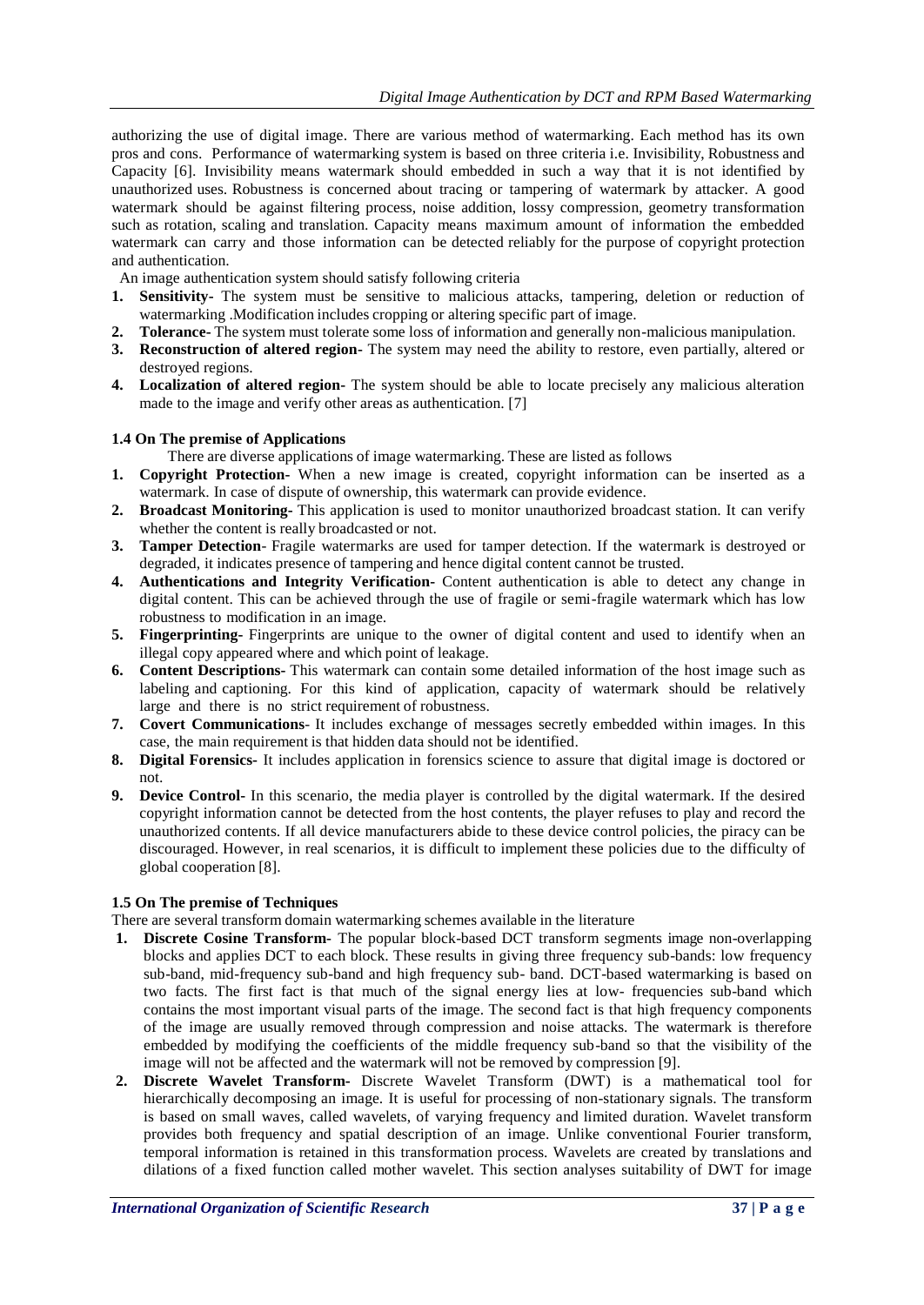watermarking and gives advantages of using DWT as against other transforms. For 2-D images, applying DWT corresponds

**3. Singular Value Decomposition-** SVD as a general linear algebra technique is used in a variety of applications. SVD is optimal matrix decomposition in a least square sense packing the maximum signal energy into a few coefficients as possible (Ganic *et al* 2003) and (Liu& Tan 2002). The SVD theorem decomposes a digital image *A* of size  $M \times N$ , as:  $A = USVT$ , (1) where *U* and *V* are of size  $M \times M$ , and *N* ×*N* respectively. *S* is a diagonal matrix containing the singular values. In watermarking trial, SVD is applied to the image matrix; then watermark resides by altering singular values (*SVs*)" [10].

#### **1.6 Attacks on Watermarked Image**

Attacks on watermarked image are distortions in watermarked image. These attacks may be intentional or unintentional. An image watermarking method can be judged against such relevant attacks. The attacks are broadly classified as signal processing attacks and geometric attacks

## **1. Signal Processing Attacks**

Signal processing attacks are also called as image processing attacks or non geometric attacks. These common signal processing attacks may include compression of image, addition of noise like Gaussian or salt and pepper noise, gamma correction, filtering, brightness, sharpening, histogram equalization, averaging, collusion, printing, scanning etc.

#### **2. Geometric Attacks**

Geometric attacks include basic geometric transformations in an image. These include geometrical distortions like rotation, scaling, translation, cropping, row-column blanking, warping etc. Geometric attacks attempt to destroy synchronization of detection thus making the detection process difficult and even impossible

## **II. LITERATURE SURVEY**

Jeng-Shyang Pan, Hao Luo, and Zhe-Ming Lu(2006), a lossless watermarking scheme for halftone image Authentication‖[11] . Authentication watermark is a hidden data inserted into an image that can be applied to detect any unauthorized change of the image. Here a block-based method is used.In this, 512×512 halftone images are selected totest the effectiveness of the method. The halftone image is divided into  $4\times4$ blocks. The original watermark, i.e. the hash sequence of image, is computed by the MD5 hash function After translating the string into 0-1 sequence, 128-bit digest is obtained. In authentication, the watermark is extracted from the watermarked image, and the hash sequence is computed from the restored image. When the two sequences are equal, it is confirmed that the watermarked image has suffered no alteration. Both of them are equal to the original watermark.M. Barni et al. [12] have developed an improved wavelet-based watermarking through pixel-wise masking. It is based on masking watermark according to characteristics of HVS. The watermark is adaptively added to the largest detail bands. The watermark weighing function is calculated as a simple product of data extracted from HVS model. The watermark is detected by correlation.

M. Kim, D. Li, and S. Hong(2013),A Robust and Invisible Digital Watermarking Algorithm based on Multiple Transform Method for Image Contents [13]. In this paper, algorithm for embedding watermarking is presented. Firstly, the original image is compressed into JPEG image and generates the watermark by using the 2D barcode and scrambling. Secondly, JPEG image is decayed into 3 subbands:H, V and D by using 2D DWT. Thirdly, the DFRNT(discrete fractional random transform) is performed on the sub-band coefficients. And then, watermark image is embedded into the sub-band coefficient value using quantization technique. Fourthly, the inverse DFRNT and inverse DWT is performed and lastly watermark JPEG image is obtained. The proposed algorithm has good invisibility and extraction performance, and ensures robustness

Victor et al. [14] have developed an algorithm that relies upon adaptive image watermarking in high resolution sub-bands of DWT. Weighting function is the product expression of data extracted from the HVS model.

N. Kaewkamnerd and K.R. Rao [15] developed a wavelet based image adaptive watermarking scheme. Embedding is performed in the higher level sub-bands of wavelet transform, even though this can clearly change the image fidelity. In order to avoid perceptual degradation of image, the watermark insertion is carefully performed while using HVS.Chih-Chin Lai and Ching-Chin Tsai[16], proposed Digital Image Watermarking Using Discrete Wavelet Transform and Singular Value Decomposition. A hybrid image-watermarking technique based on DWT and SVD has been presented, where the watermark is embedded on the singular values of the cover image's DWT sub band. The main objective of developing this technique is to satisfy both imperceptibility and robustness.

Wang Hongjun, Li Na[17], have proposed a DWT based method in which watermark was embedded in middle frequency coefficient using  $\alpha$  as flexing factor with  $\alpha = \beta$  |m| ,where m is mean value of all coefficients watermarking embedded. But this method doesn't provide enough security.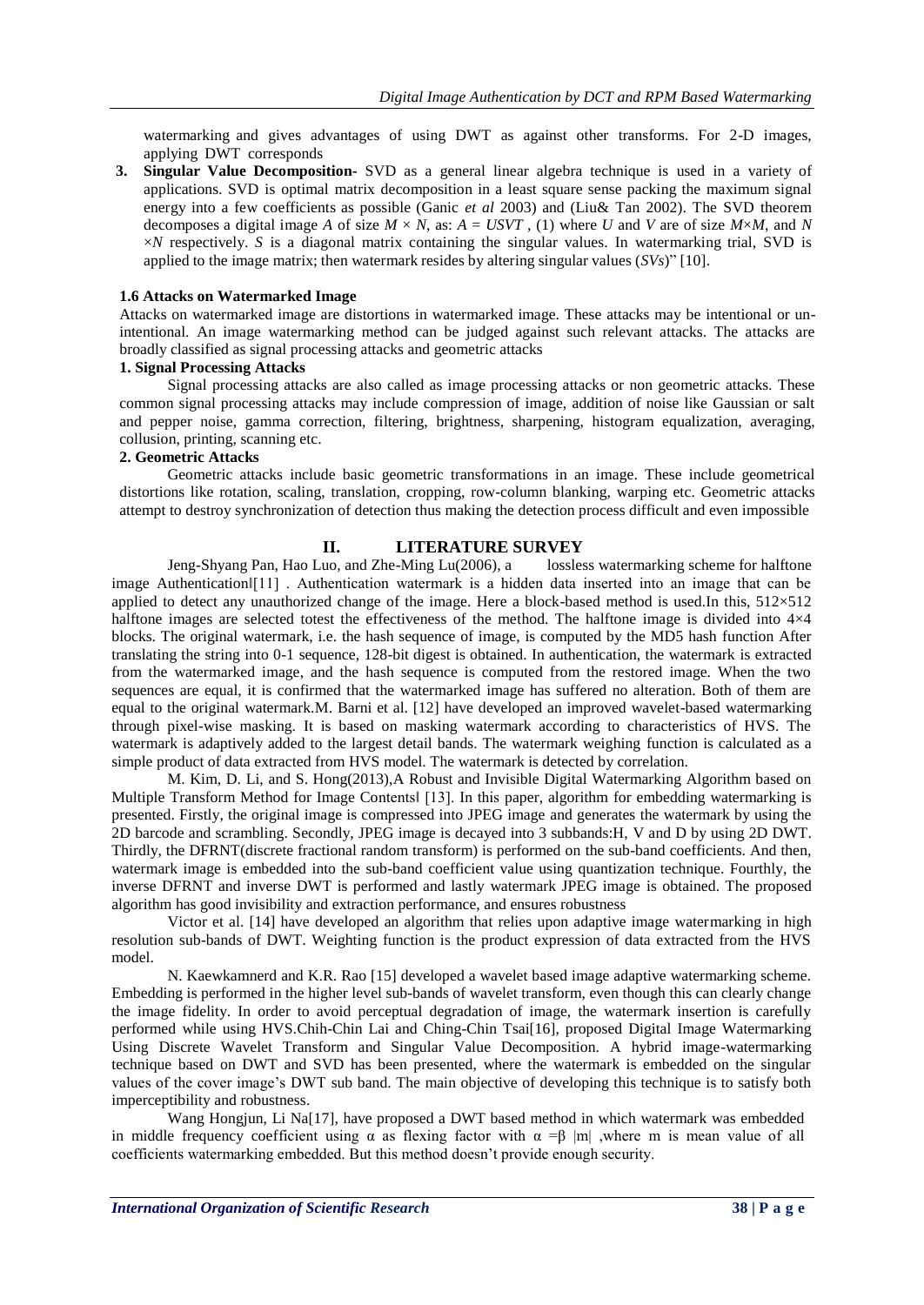Sasmita Mishra et.al. [18], described a survey on digital watermarking techniques, the idea behind this survey is to study different kind of watermarking techniques and present a robust watermark data using DWT and introduce fragile and semi-fragile watermarking techniques.Ali Al-Haj(2007), ―Combined DWT-DCT Digital Image Watermarking [19] In this paper, Watermarking is done by embedding the watermark in the first and second level DWT sub-bands of the host image, followed by the application of DCT on the selected DWT subbands. The combination of the two transforms improves the watermarking performance considerably when it is compared to the DWT-Only watermarking approach.

Vinita Gupta, Atul Barve(2014), ―Robust and Secured Image Watermarking using DWT and Encryption with QR Codes [[20]. In this Paper, algorithm for embedding watermarking is presented by using DWT and encrypted with QR codes. Here cover image is selected and DWT is applied on it. A key K is selected to generate the QR code as secret key. QR code and watermark image is encrypted by using XOR operation. Then the encrypted watermark is embedded into the cover image and inverse DWT is applied on the embedded watermark image. For extraction, simply apply the DWT on the cover image. This algorithm is quite simple because of the use of simple X-OR operation for encryption. This algorithm is suitable on different kind of attacks on watermarked images like JPEG Compression, Poisson Noise Attack, Salt & Pepper Noise and Gaussian Noise.

| <b>Purpose</b>                                                         | <b>Method</b>                           | Performance                                 |  |
|------------------------------------------------------------------------|-----------------------------------------|---------------------------------------------|--|
| Verification of Military maps, great                                   | Digital Half toning on multi-toning     | Fragile watermarking low                    |  |
| works of art, medical images etc.                                      | images with hash chain of original      | quality and Original image                  |  |
| Lossless<br>using<br>Watermarking                                      | image with MD5 hash function            | can be completely recovered                 |  |
| method for Halftone Images [11]                                        |                                         | reverse<br>by<br>process<br>of              |  |
|                                                                        |                                         | watermarking<br>application.                |  |
|                                                                        |                                         | Only secret key is to be<br>saved.          |  |
| Digital Image Watermarking for                                         | Robust and Invisible digital image      | PSNR ratio is approx. 40                    |  |
| compacted image format (such as                                        | watermarking algorithm through a 2D     | DB for various images.                      |  |
| JPEG format) used on the web [13]                                      | barcode and scrambling method based     |                                             |  |
|                                                                        | on DWT DFRNT transform. The             |                                             |  |
|                                                                        | Watermark extraction process is the     |                                             |  |
|                                                                        | inverse of watermark embedding          |                                             |  |
| Combined<br>DWT-DCT                                                    | process<br>A combined DWT-DCT (Discrete | Performance<br>of<br>the                    |  |
| Digital<br>Image Watermarking [19]                                     | Wavelet Transform and the Discrete      | watermarking<br>two                         |  |
|                                                                        | Cosine Transform) digital image         | transforms algorithms that                  |  |
|                                                                        | watermarking algorithm                  | were based solely on the                    |  |
|                                                                        |                                         | <b>DWT</b><br>transform.                    |  |
|                                                                        |                                         | Imperceptibility                            |  |
|                                                                        |                                         | performance was better and                  |  |
|                                                                        |                                         | robustness<br>the<br>got                    |  |
|                                                                        |                                         | <b>PSNR</b><br>for<br>improved.             |  |
|                                                                        |                                         | different sub-bands<br>(HL2)                |  |
|                                                                        |                                         | HH2) is approx. 97 DB.                      |  |
| Colour<br>Watermarking<br>Image                                        | XOR operation for encryption of QR      | This technique<br>is robust                 |  |
| encrypted in QR code [20]                                              | code and watermark, after applying      | and enhances the security. It               |  |
|                                                                        | DWT on the Cover image                  | does not change the quality                 |  |
|                                                                        |                                         | watermarked<br>image.<br>of                 |  |
|                                                                        |                                         | Simple XOR operation is                     |  |
|                                                                        |                                         | used for encryption. PSNR                   |  |
|                                                                        |                                         | ratio on various images is<br>approx. 62 DB |  |
|                                                                        | DWT & HVS                               | Wavelet-based                               |  |
| M. Barni et al. [12] have developed<br>improved<br>wavelet-based<br>an |                                         | watermarking through pixel-                 |  |
| watermarking through pixel-wise                                        |                                         | wise masking. It is based on                |  |
| masking                                                                |                                         | masking<br>watermark                        |  |
|                                                                        |                                         | according to characteristics                |  |

To measure the quality of a watermarked image, the peak signal to noise ratio is typically used. The mentioned PSNR values are also given for a comparative analysis.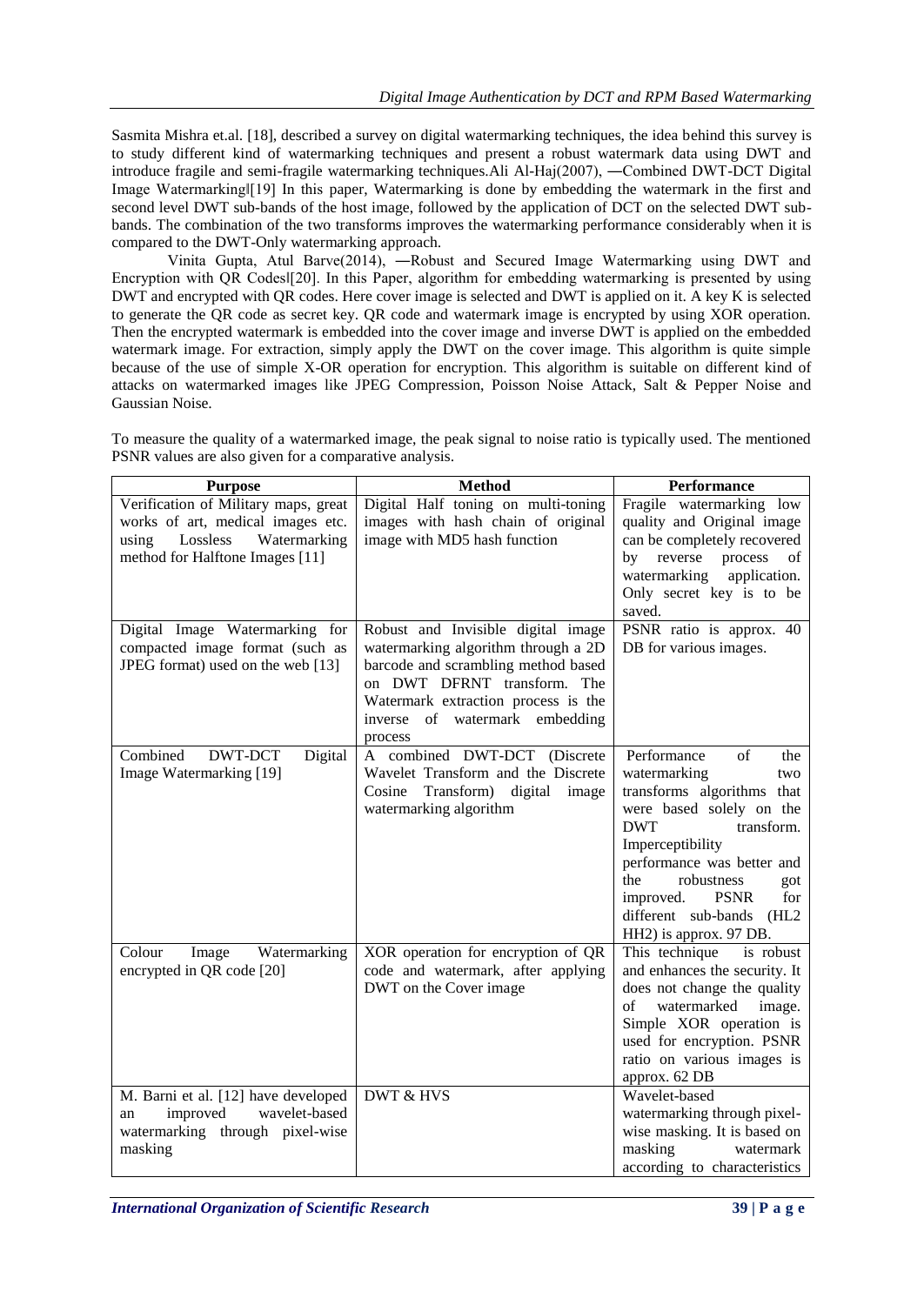|                                                |            | of HVS                                                                                                                                                                                                         |
|------------------------------------------------|------------|----------------------------------------------------------------------------------------------------------------------------------------------------------------------------------------------------------------|
| Victor et al[14]                               | DWT & HVS  | Developed an algorithm that<br>relies upon adaptive image<br>watermarking in<br>high<br>resolution sub-bands<br>of<br><b>DWT</b>                                                                               |
| N. Kaewkamnerd and K.R. Rao[15]                | DWT & HVS  | Wavelet<br>based<br>image<br>adaptive<br>watermarking<br>scheme using HVS                                                                                                                                      |
| Chih-Chin Lai<br>Ching-Chin<br>and<br>Tsai[16] | DWT & SVT  | hybrid<br>$\mathsf{A}$<br>image-<br>watermarking technique<br>based on DWT and SVD<br>has been presented, where<br>the watermark is embedded<br>on the singular values of the<br>cover image's DWT sub<br>hand |
| Wang Hongjun, Li Na[17]                        | <b>DWT</b> | Proposed a DWT based<br>method in which watermark<br>was embedded in middle<br>frequency coefficient                                                                                                           |
| Sasmita Mishra et.al. [18],                    | <b>DWT</b> | Described<br>Survey on<br>a<br>Digital<br>Watermarking<br>techniques                                                                                                                                           |

## **III. IMPLEMENTATION ENVIRONMENT AND RESULT DISCUSSION**

MATLAB is a high-level technical compute language and interactive environment for algorithm development, data visualization, records analysis, and numeric computation Matlab is a software program that allows you to do data manipulation and visualization, calculations, math and programming. It can be used to do very simple as well as very sophisticated tasks. Image Processing Toolbox provides a comprehensive set of reference-standard algorithms and graphical tools for image processing, analysis, visualization, and algorithm development. You can perform image enhancement, image declaring, feature detection, noise decrease, image segmentation, spatial transformations, and image registration. Many functions in the toolbox are multithreaded to take benefit of multicore and multiprocessor computers.

# **A) PERFORMANCE MATRICES**

**1. Recover time**: The time which is taken to recover the watermark image W  $M(i, j)$  into original image  $O(i, j)$ then that time is called recover time .

**2. PSNR:** The term peak signal-to-noise ratio is an expression for the ratio between the maximum possible value (power) of a signal and the power of distorting noise that affects the quality of its representation.

## **PSNR =10log10 (MAX^2 /MSE)**

MAX is the maximum possible pixel value of the image. When the pixels are represented using 8 bits per sample, this is 255. MSE is the Mean Square Error between the original  $O(i, j)$  and the watermarked image W  $M(i, i)$ 

## **B) RESULT ANALYSIS**

.

The following steps are used in this algorithm: Load an original image and host image in MATLAB. Divide the host image into small blocks and convert into 8x8 matrixes. Embed the watermark data into the divided small blocks in host image and row wise revs bits replace into the host image. Get watermark image Apply attack on watermark image Recover original image Calculate parameter and End. The following experimental

## **1. Coefficient Replacement using DCT Technique**

Experimental results of the proposed data embedding and Watermark Image attack Using Superposition attack, Noise attack, smoothing attack, JPEG attack extraction are presented and discussed in this section. Two 8-bit images with a size of  $64 \times 64$  were simulated. Undetectable or transparency can be obtained from the PSNR of embedded image. The original image "Nature  $(512 \times 512)$ " with a size of, it cannot be found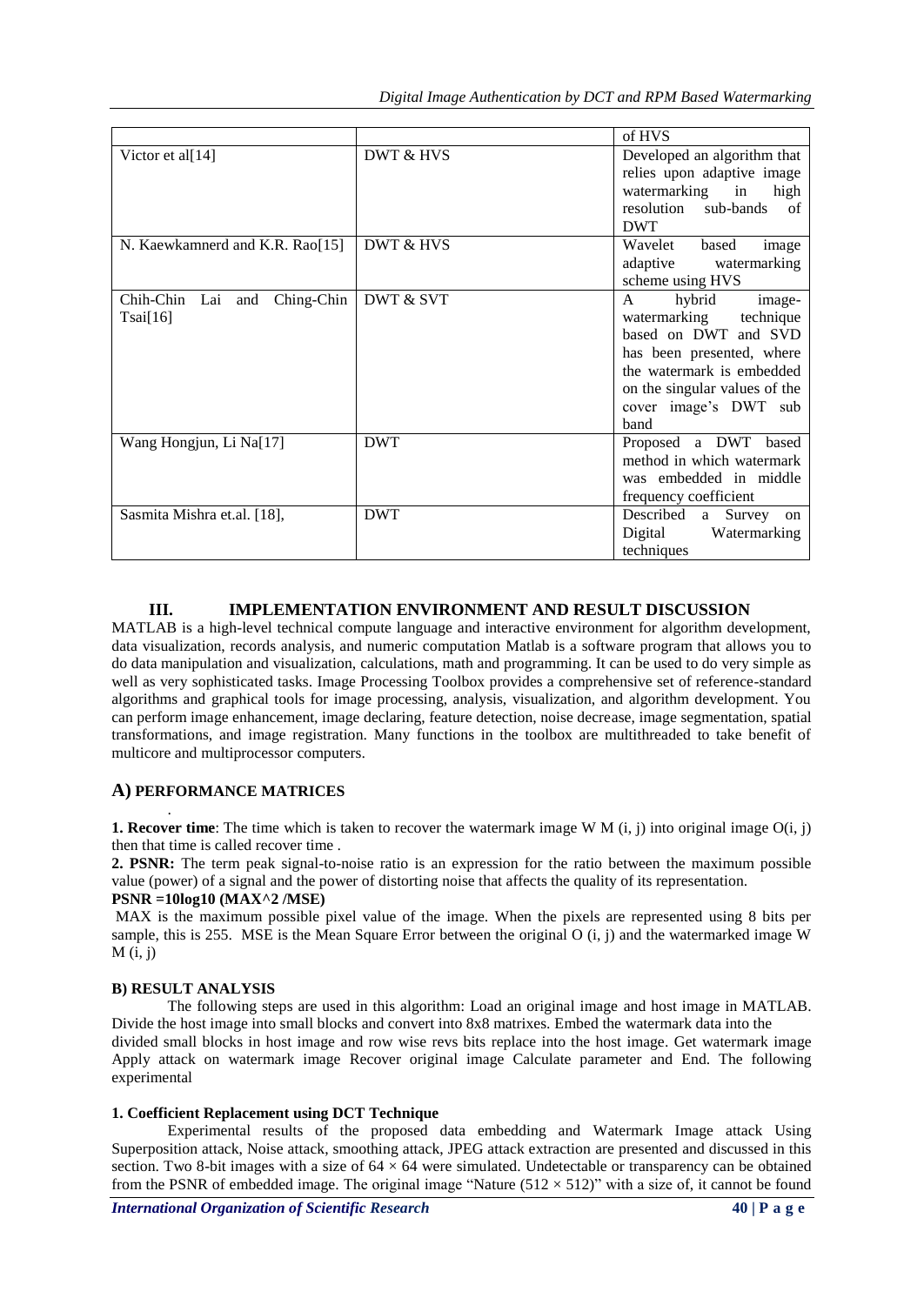any difference by human vision. The watermarked images attacked by Superposition attack, Noise attack, smoothing attack, JPEG attack method with quality less and cropping and painting. Most approaches embedded the hidden data into the middle band of the DCT block. In the proposed method, the bit stream is hidden in the lower band.

## **2. Row Bits replace using RPM**

In this section, we use the classical gray-level image, Nature image  $(512 \times 512, 8$  bits per pixel) as host image and embed a watermark (64×64, 8 bits per pixel) into the host image. We can get an error image  $D(i, j)$ by calculating the difference of the original host image  $I(i, j)$  and the recovered image  $I'(i, j)$ . We know that pixels are changed in the embedding and extraction process. By calculating the PSNR ratio of changed pixels to the original image size and recover image size, surely, the watermark cannot be completely extracted from the host image. The performance evaluation of DCT and RPM is summarized in the given below table.

| <b>Attack</b>        | <b>Experimental</b><br><b>Image</b> | <b>Recover Time</b><br>(in sec) |            | <b>PSNR</b><br>(in db) |            |
|----------------------|-------------------------------------|---------------------------------|------------|------------------------|------------|
|                      |                                     | <b>DCT</b>                      | <b>RPM</b> | <b>DCT</b>             | <b>RPM</b> |
| <b>Superposition</b> | 512 x 512 JPG                       | 1.0452                          | 0.8218     | 135.0499               | 143.7961   |
| <b>Noise</b>         |                                     | 1.248                           | 0.9466     | 473.2204               | 869.4743   |
| <b>JPEG Attack</b>   |                                     | 3.6036                          | 3.3646     | 2.9277                 | 8.3798     |
| <b>Smoothing</b>     |                                     | 0.9828                          | 0.8374     | 2.9202                 | 8.343      |

| <b>Table 1.</b> Performance Evaluation of DCT and RPM |  |
|-------------------------------------------------------|--|
|-------------------------------------------------------|--|

## **1. Recover Time**

Watermark as a SISTech college logo image 64x64 sizes as an original image extract in Nature image 512x512 as a host image. In this process recover time in RPM is less compare to DCT**.**



**Fig2.** Recover time analysis between DCT and RPM

## **2. Average Recover Time**

Watermark as a SISTech college logo image 64x64 sizes as an original image extract in Nature image 512x512 as a host image. In this process average recover time in RPM is less compare to DCT.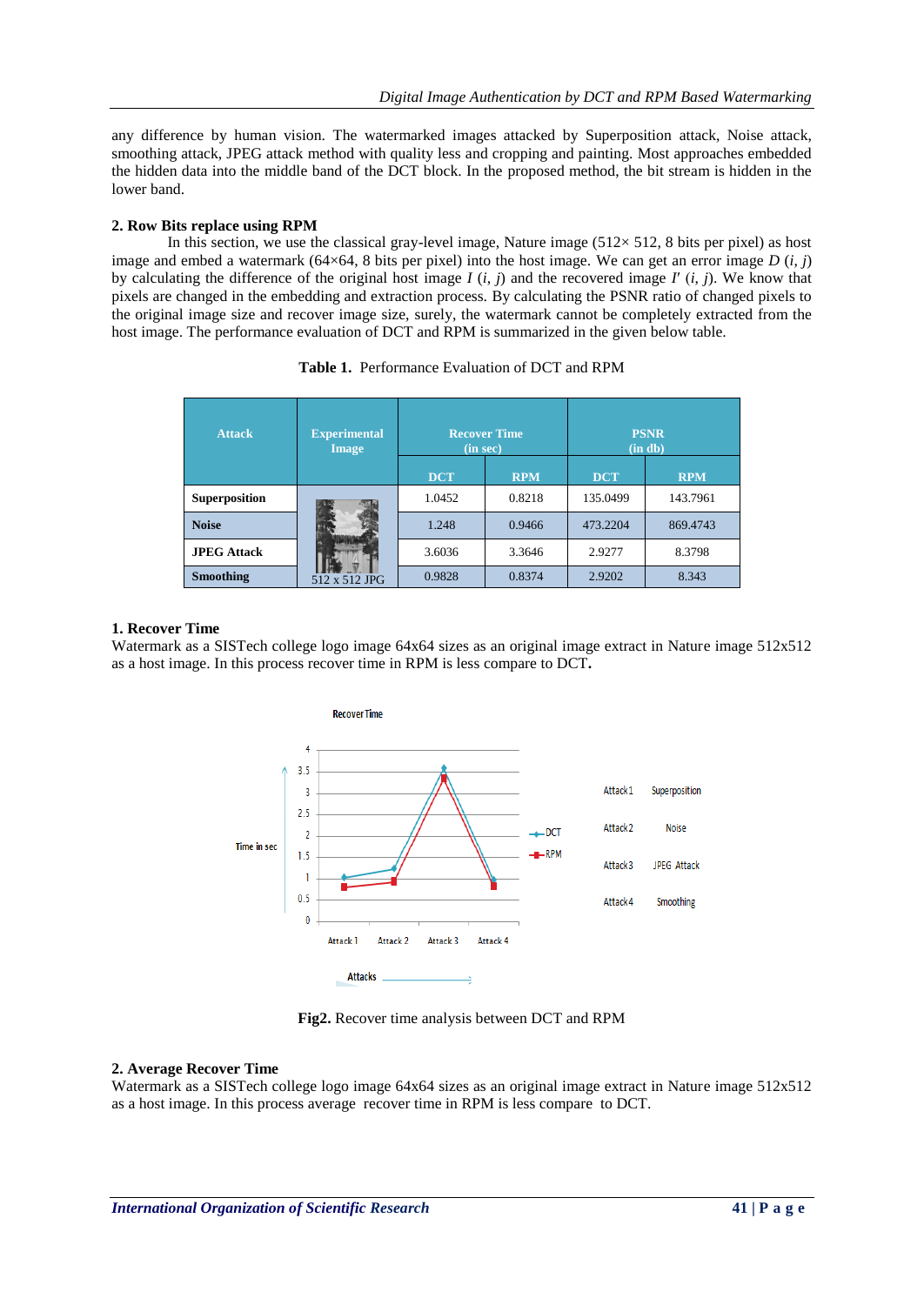

**Fig3.** Average Recover time analysis between DCT and RPM

# **3. PSNR**

.

SISTech college logo image 64x64 sizes as an original image and Nature image 512x512 as a host image embedding and generated watermark image. In this process embedding time in RPM is less compare to DCT. Watermark as a SISTech college logo image 64x64 sizes as an original image extract in Nature image 512x512 as a host image .In this process recover tim**e** in RPM is less compare to DCT. In this process PSNR value is high in RPM as compare to DCT.



# **4. Average PSNR**

SISTech college logo image 64x64 sizes as an original image and Nature image 512x512 as a host image embedding and generated watermark image. In this process embedding time in RPM is less compare to DCT. Watermark as a SISTech college logo image 64x64 sizes as an original image extract in Nature image 512x512 as a host image .In this process recover tim**e** in RPM is less compare to DCT. In this process average PSNR value is high in RPM as compare to DCT.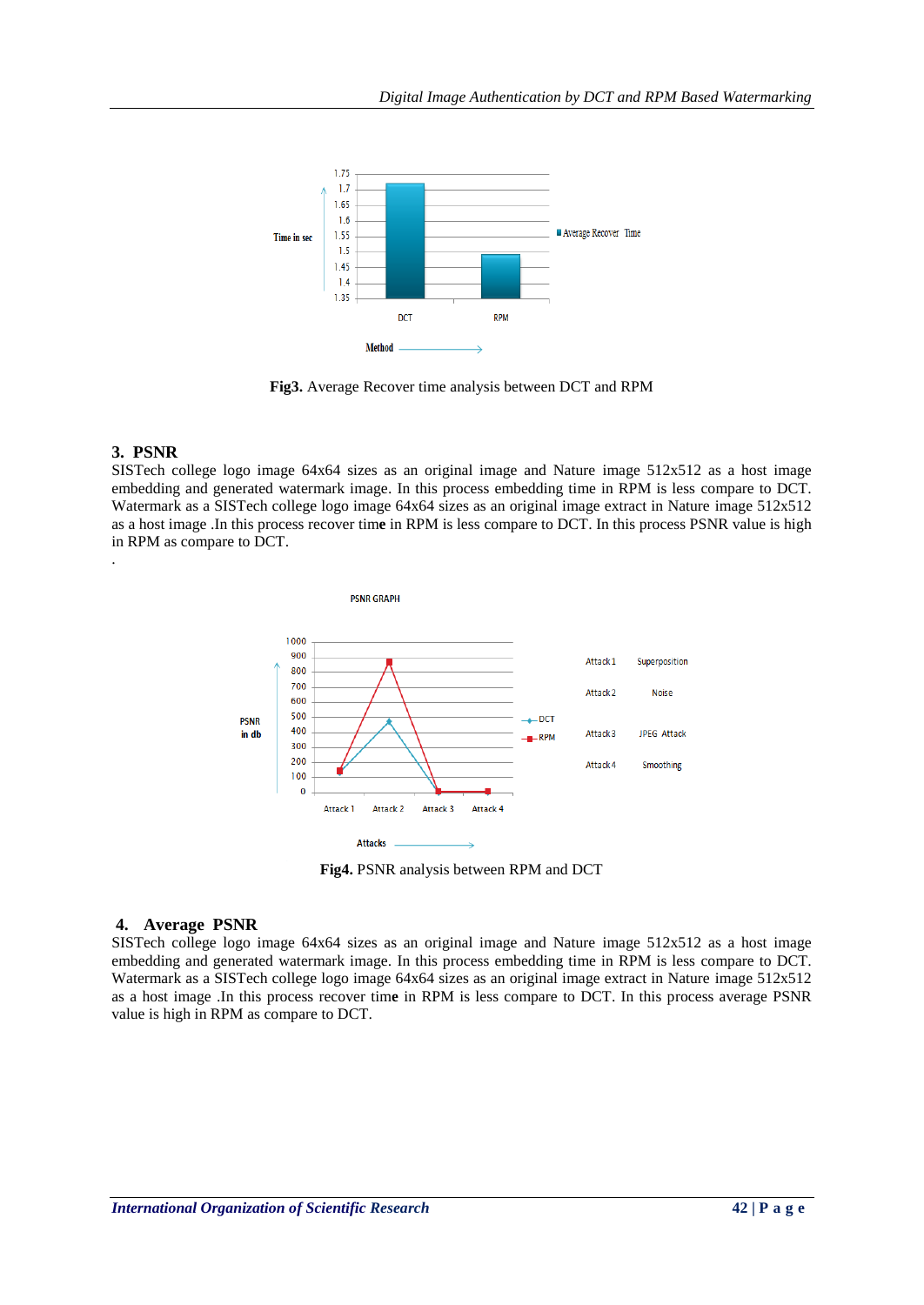

**Fig5.** Average PSNR analysis between RPM and DCT

#### **IV. CONCLUSION**

In this thesis, a RPM and the DCT algorithms was taken up with an objective of developing watermarking algorithms for images. Implementation results prove that this algorithm provide data privacy and more authentication .The original host image and data image in which PSNR of RPM is greater than DCT. RPM also have good performance in robustness, reliable and computing complexity. Fast and Suitable for robustness against DCT. The developed watermarking method is resistant against various attacks.

#### **REFERENCE**

- [1] A.B. Watson, G.Y. Yang, J.A. Solomon, and J. Villasenor, "Visibility of wavelet quantization noise" IEEE Trans. Image Processing, vol. 6, pp. 1164-1175, Aug. 1997
- [2] Rafael C. Gonzalez, Richard E. Woods, Steven, L. Eddins, "Digital Image Processing Using MATLAB" Pearson Education, 2007.
- [3] IEEE Transactions on Information Forensics and Security, vol. 6, no. 2, June 2011 307 Embedded Extended Visual Cryptography Schemes Feng Liu and Chuankun Wu.
- [4] IEEE Transactions on Information Forensics and Security, Vol. 6, No. 3, September 2011 873 Improved Embedding for Prediction- Base Reversible Watermarking Dinu Coltuc, Member, IEEE.
- [5] I. Cox, J. Kilian, F. Leighton, and T. Shamoon, "Secure spread spectrum watermarking for multimedia," IEEE Trans. Image Process., vol. 6, no. 12, pp. 1673–1687, Dec. 1997.Mohammad Ali Akhaee,
- [6] A Survey of RST Invariant Image Watermarking Algorithms**,** Dong Zheng, Yan Liu, Jiyang Zhao, and Abdulmotelab El Sadikk **,**University of Ottawa ACM Computing Surveys, Vol. 39, No. 2, Article 5, Publication date: June 2007.
- [7] A Survey Watermarking Algorithm for image Aurhentication, EURASIP Journal on Applied Signal Processing 2002: Hindawi Publishing Corporation by Christian Ley & Jean Luc Dugeley.
- [8] Jidong Zhong, (2006) "Watermark Embedding and Detection" , PhD Thesis.
- [9] Navnidhi Chaturvedi1, Dr.S.J.Basha2, "Comparison of Digital Image watermarking Methods DWT & DWT -DCT on the Basis of PSNR",International Journal of Innovative Research in Science, Engineering and Technology Vol. 1, Issue 2, December 2012 IJIRSET [www.ijirset.com](http://www.ijirset.com/) Page no 147.
- [10] A Mansouri, A Mahmoudi Aznaveh And F Torkamani Azar ,"SVD-based digital image watermarking using complex wavelet transform'Vol. 34, Part 3, June 2009, pp. 393–406.
- [11] Jeng-Shyang Pan, Hao Luo, and Zhe-Ming Lu, ―A Lossless Watermarking Scheme for Halftone Image Authenticationl, IJCSNS International Journal of Computer Science and Network Security, VOL.6 No.2B, February 2006
- [12] Barni M, Bartolini F, Piva, "An Improved Wavelet Based Watermarking Through Pixelwise Masking", IEEE transactions on image processing, Vol. 10, 2001 pp.783-791.
- [13] M. Kim, D. Li, and S. Hong, ―A Robust and Invisible Digital Watermarking Algorithm based on Multiple Transform Method for Image Contents‖ :Proceedings of the World Congress on Engineering and Computer Science 2013 Vol I WCECS 2013, 23-25 October, 2013, San Francisco, USA
- [14] Victor V., Guzman, Meana, "Analysis of a Wavelet-based Watermarking Algorithm", IEEE Proceedings of the International Conference on Electronics, Communications and Computer, 2004, pp. 283-287.
- [15] N. Kaewkamnerd and K.R. Rao, "Wavelet Based Image Adaptive Watermarking Scheme", IEEE Electronic Letters, Vol. 36,Feb. 2000, pp.312-313.

.